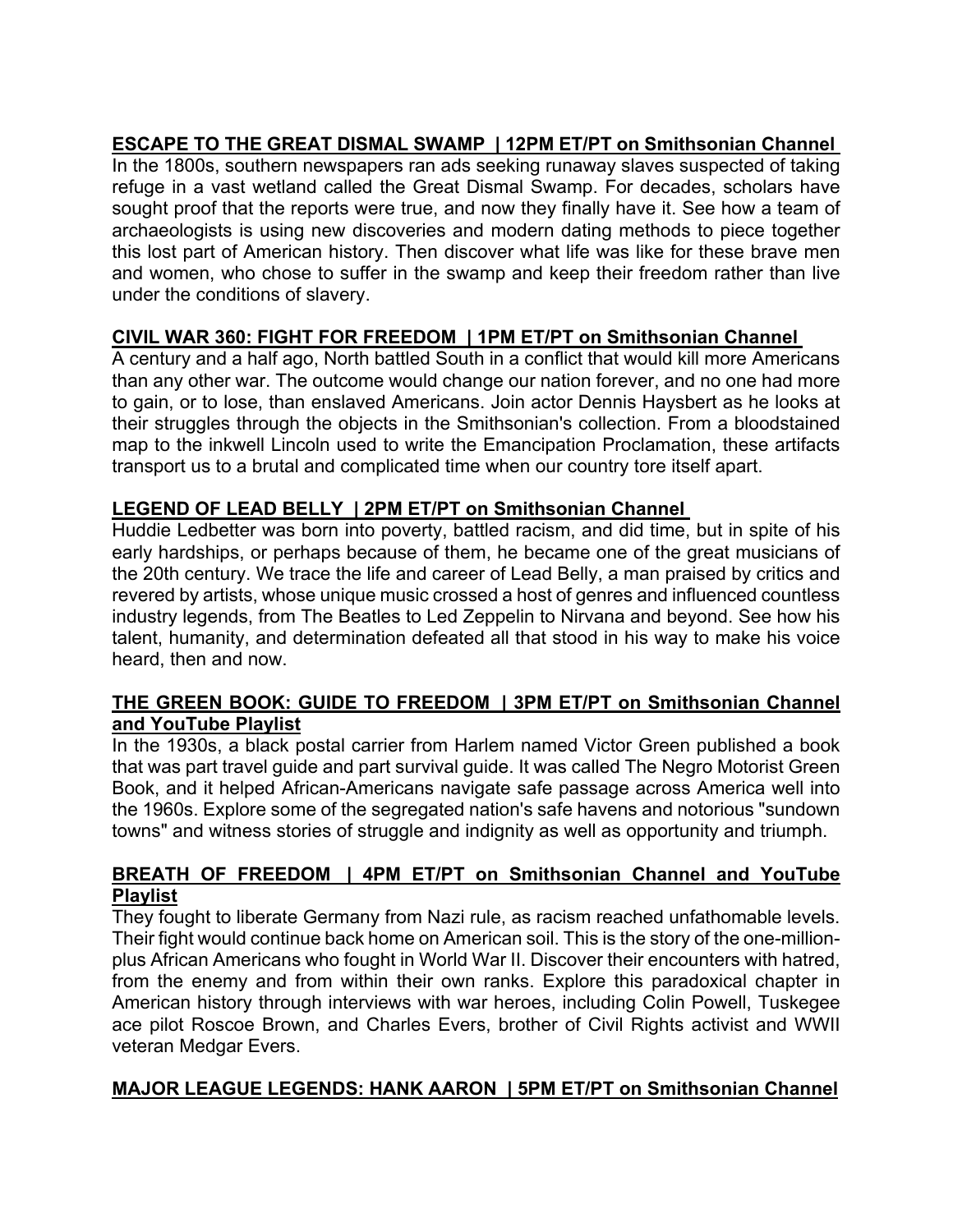Henry "Hank" Aaron didn't aim to become Major League Baseball's home run king, nor did he intend to grow into a Civil Rights icon. But because of his remarkable strength, both in power and in character, he became both. This is the story of Hammerin' Hank, a victim of discrimination and bigotry his whole life, from his Alabama upbringing through his days in the Negro League and notably during his quest to capture Babe Ruth's home run crown. Through it all, he stayed focused, stood up to every challenge, and 755 big swings later, became a legend.

#### **SEIZING JUSTICE: THE GREENSBORO 4 | 6PM ET/PT on Smithsonian Channel and YouTube Playlist**

In February of 1960, a simple coffee order at America's favorite five-and-dime store sparked a series of events that would help put an end to segregation in the United States. Join us as we detail the extraordinary story of otherwise ordinary young men, four African-American college students whose nonviolent sit-in at a Woolworth's lunch counter started a revolution.

# **THE LOST TAPES: MALCOLM X | 7PM ET/PT on Smithsonian Channel and YouTube Playlist**

In 1959, a 33-year-old minister from the Nation of Islam gains notoriety with his fiery rhetoric and keen intellect. His name is Malcolm X and over the next five years, this influential yet highly controversial Civil Rights leader will become an ideological hero to some and a dangerous enemy to others. Presented entirely through his speeches, newscasts, and rarely seen archival footage, The Lost Tapes: Malcolm X tells the story of the man who, by any means necessary, willingly put his life at risk to bring change and equality to black America.

#### **MLK: THE ASSASSINATION TAPES | 8PM ET/PT on Smithsonian Channel and YouTube Playlist**

April 4, 1968. Rev. Dr. Martin Luther King Jr. is gunned down on the balcony of a hotel in Memphis, Tennessee. It was all caught on film, tape and audio. So why have we seen so little of it? The well-known photograph of Dr. King's aides pointing toward the direction of the gunfire is iconic, but tells only part of the story. For the first time, a remarkable collection of recently rediscovered footage has been chronologically reassembled. The resulting documentary allows us to revisit the tumultuous events surrounding one of the most shocking assassinations in America and relive history through the voices of the era.

# **BLACK WINGS | 9PM ET/PT on Smithsonian Channel**

For early aviators, conquering the forces of gravity was a daunting challenge. But black aviators had an additional challenge - conquering the forces of racism. Meet the men and women who took to the skies throughout the 20th century, proving to a segregated nation that skin color doesn't determine skill level. From biplanes to commercial jets, and from barnstormers to war fighters, meet the path-breaking pilots who opened the skies for all - - and contributed in countless ways to the development of aviation.